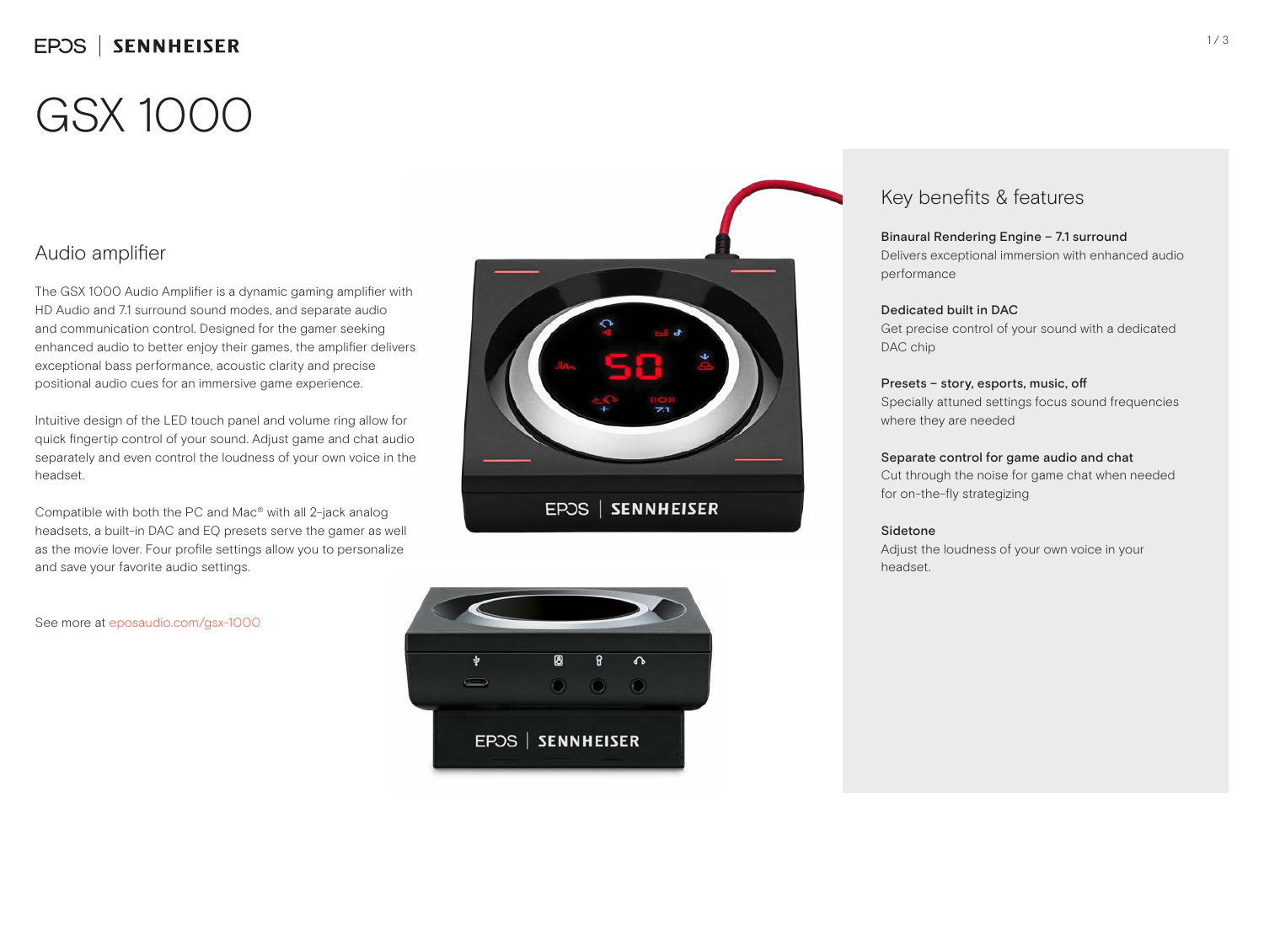## GSX 1000

## Product data

| General                            |                                                                                                      |  |
|------------------------------------|------------------------------------------------------------------------------------------------------|--|
| <b>USB</b> standard                | USB 2.0 full speed & USB audio 1.0                                                                   |  |
| Total harmonic distortion          | 0.005 % THD @ -3dBFS                                                                                 |  |
| Cable length                       | 1.2 <sub>m</sub>                                                                                     |  |
| Connector plugs                    | 3.5 mm headset socket<br>3.5 mm microphone socket<br>3.5 mm loudspeaker<br>Micro-USB socket          |  |
| Compatibility                      | PC & Mac                                                                                             |  |
| Warranty                           | 2 years, international                                                                               |  |
| Supported sample rates             |                                                                                                      |  |
| Main Audio                         | 7.1: 44.1 kHz @ 16 bit<br>7.1: 48.0 kHz @ 16 bit<br>2.0: 44.1 kHz @ 16 bit<br>2.0: 48.0 kHz @ 16 bit |  |
| Main Audio HD                      | 2.0: 96.0 kHz @ 24 bit                                                                               |  |
| Communication Audio                | 1.0: 16.0 kHz @ 16 bit                                                                               |  |
| <b>Audio outputs</b>               |                                                                                                      |  |
| Headphones<br>- Frequency response | DC coupled & dual rail power supply<br>$O - 48.O$ kHz                                                |  |

| Line out (AUX)                    | $A = 11$ $A \cap \cap 111$ |  |
|-----------------------------------|----------------------------|--|
| - Max. output voltage             | 1 V RMS @ 32 $\Omega$      |  |
| - Recommended headphone impedance | $16 - 150$ O               |  |
|                                   | ----------                 |  |

| - Frequency response  | $1.5$ Hz - 48.0 kHz   |
|-----------------------|-----------------------|
| - Max. output voltage | 1 V RMS @ 10 $\Omega$ |
|                       |                       |

| Dimension of product packaging<br>$(L \times W \times H)$ | 150 x 70 x 145 mm                                                  |  |
|-----------------------------------------------------------|--------------------------------------------------------------------|--|
| Package weight<br>(incl. complete product and packaging)  | 389 <sub>g</sub>                                                   |  |
| Dimension of master carton<br>$(L \times W \times H)$     | 420 x 360 x 165 mm                                                 |  |
| Units in distributor master carton                        | 10                                                                 |  |
| Languages                                                 | English, German, French, Spanish,<br>Italian, Dutch and Portuguese |  |

#### Content of delivery

What's in the box USB cable, Quick Start Guide, Safety Guide